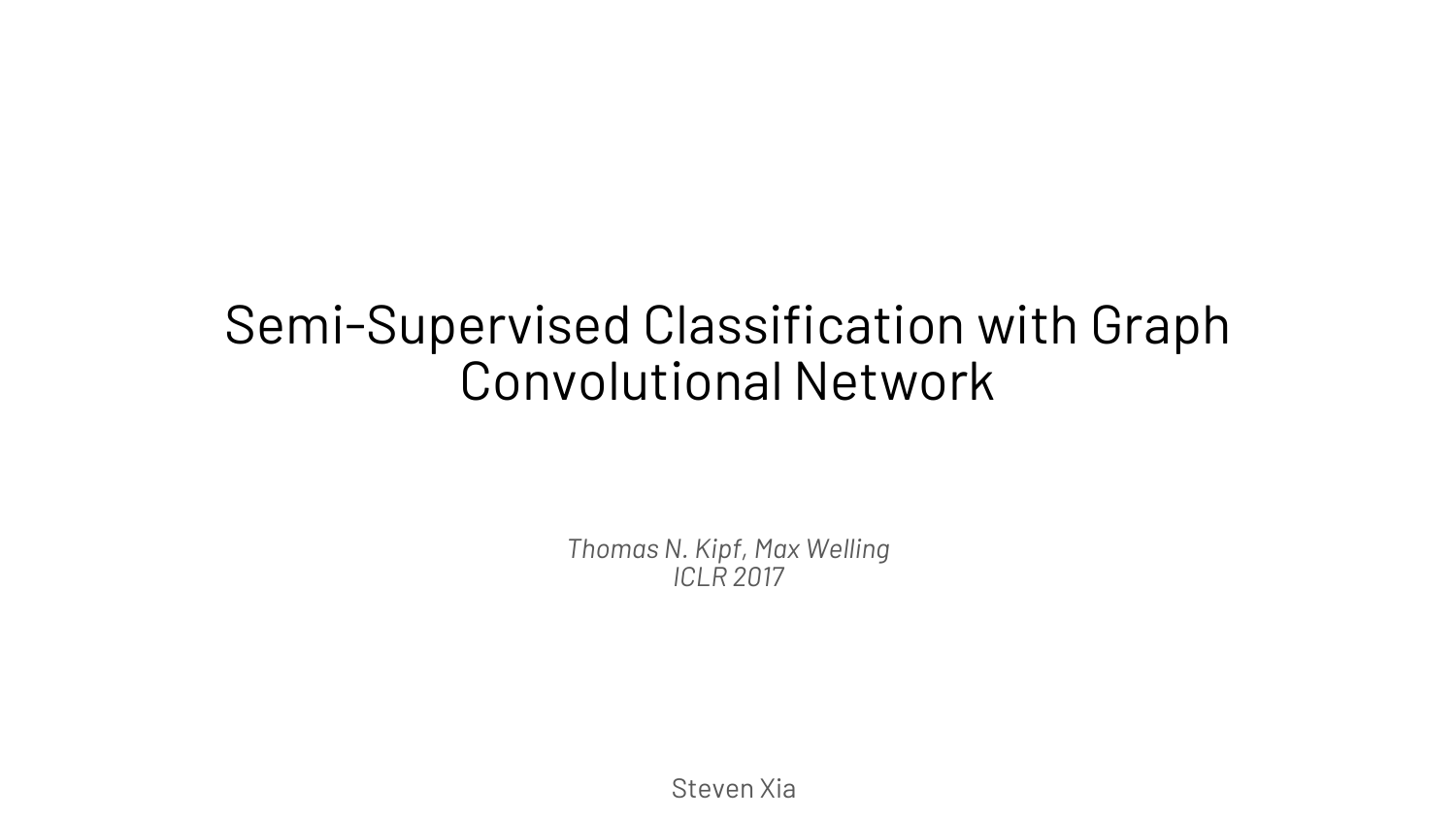#### Introduction

- Graphs contains rich set of information in both nodes and edges
- Example tasks is node classification
- Apply Convolution Filter to graph

$$
H^{(l+1)} = f\big(H^l, A\big)
$$

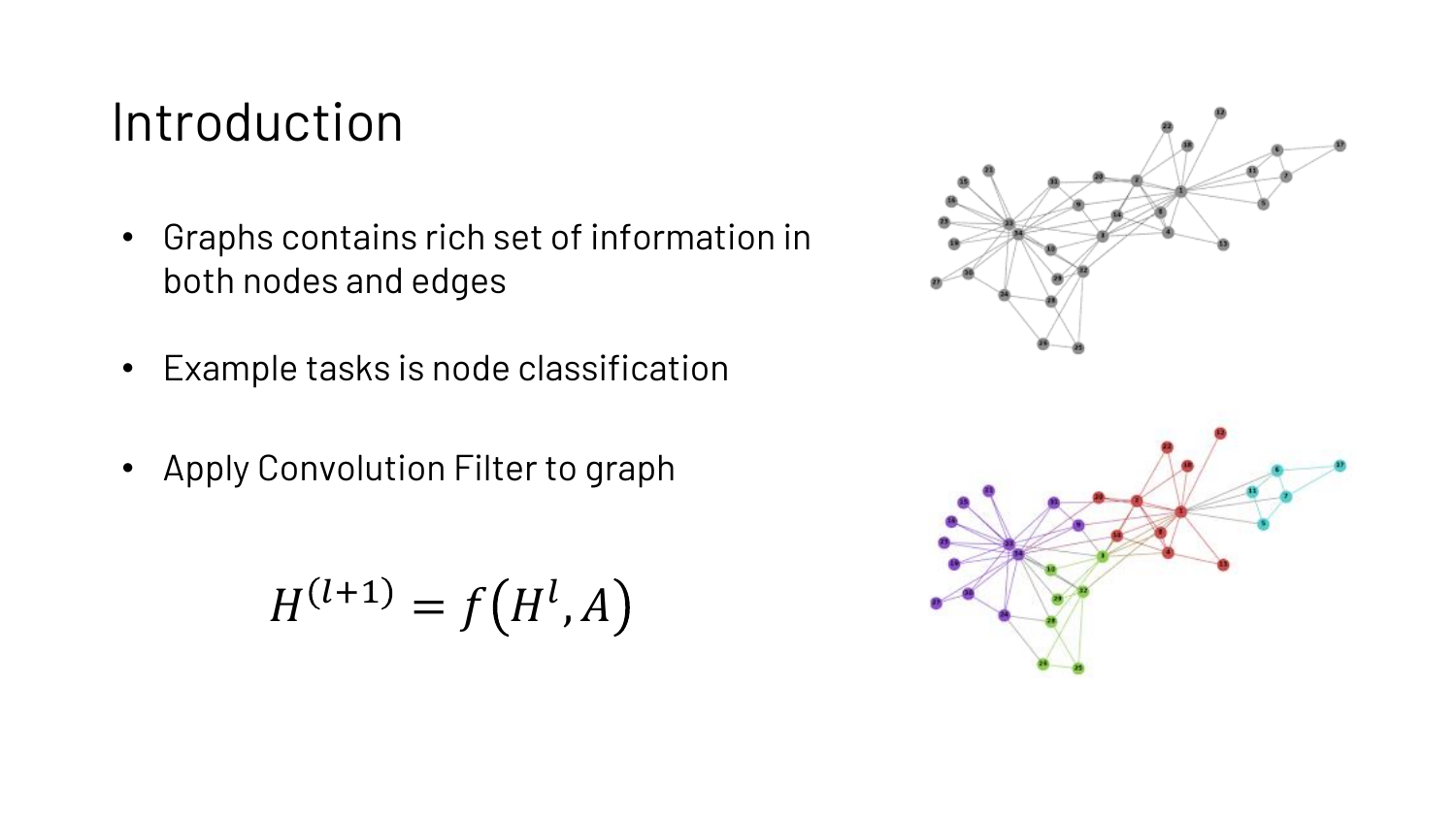# Approximating Spectral Convolution

• Laplacian and Normalization

$$
L = D - A
$$
  

$$
L_{sym} = D^{-\frac{1}{2}}LD^{-\frac{1}{2}} = I - D^{-\frac{1}{2}}AD^{-\frac{1}{2}}
$$

• Spectral Convolution

$$
g_{\theta} \star x = U g_{\theta} U^{T} x
$$
<sup>Eigenvectors of Laplacian</sup>

• First Order Approximation

$$
g_{\theta} x \approx \theta_0 x + \theta_1 (I - L_{sym}) x \approx \theta (I + D^{-\frac{1}{2}}AD^{-\frac{1}{2}}) x
$$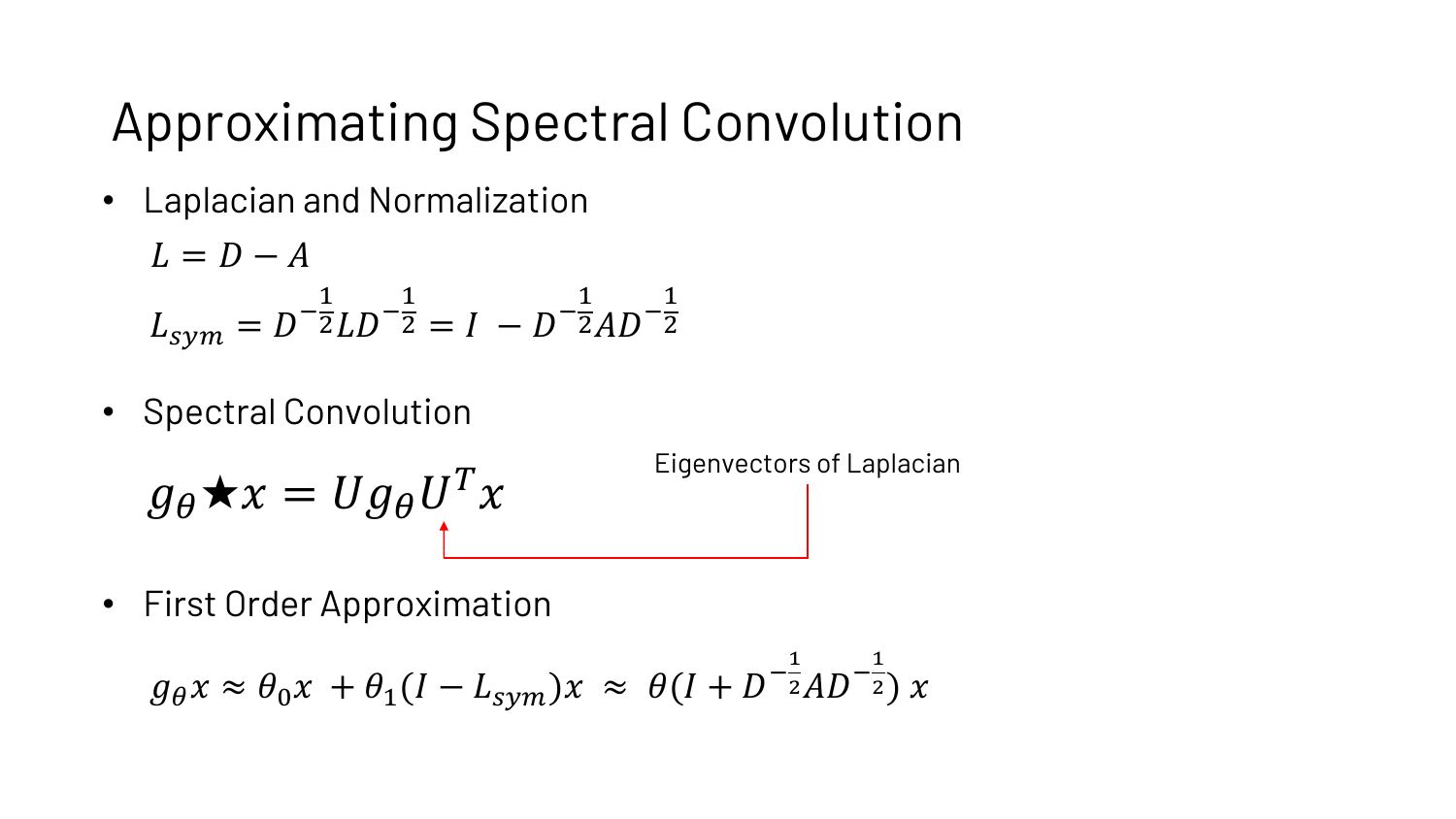# Convolutional Layer

• Further Approximation

$$
g_{\theta} \star x \approx \theta (I + D^{-\frac{1}{2}}AD^{-\frac{1}{2}}) x
$$
  
\n $\tilde{A} = A + I$  and  $\tilde{D}_{ii} = \sum_{j} \tilde{A}_{ij}$ 

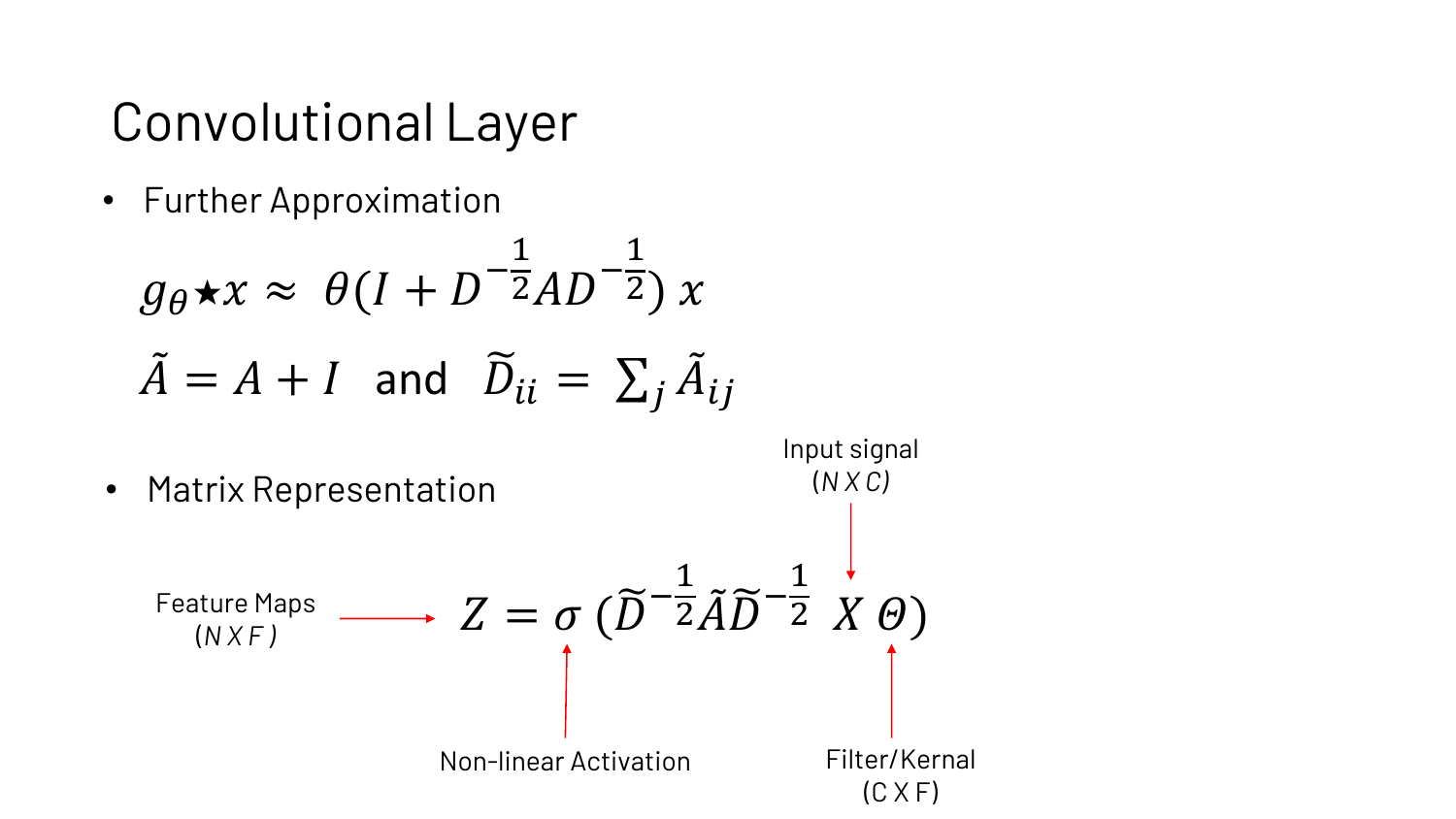#### Spatial Interpretation

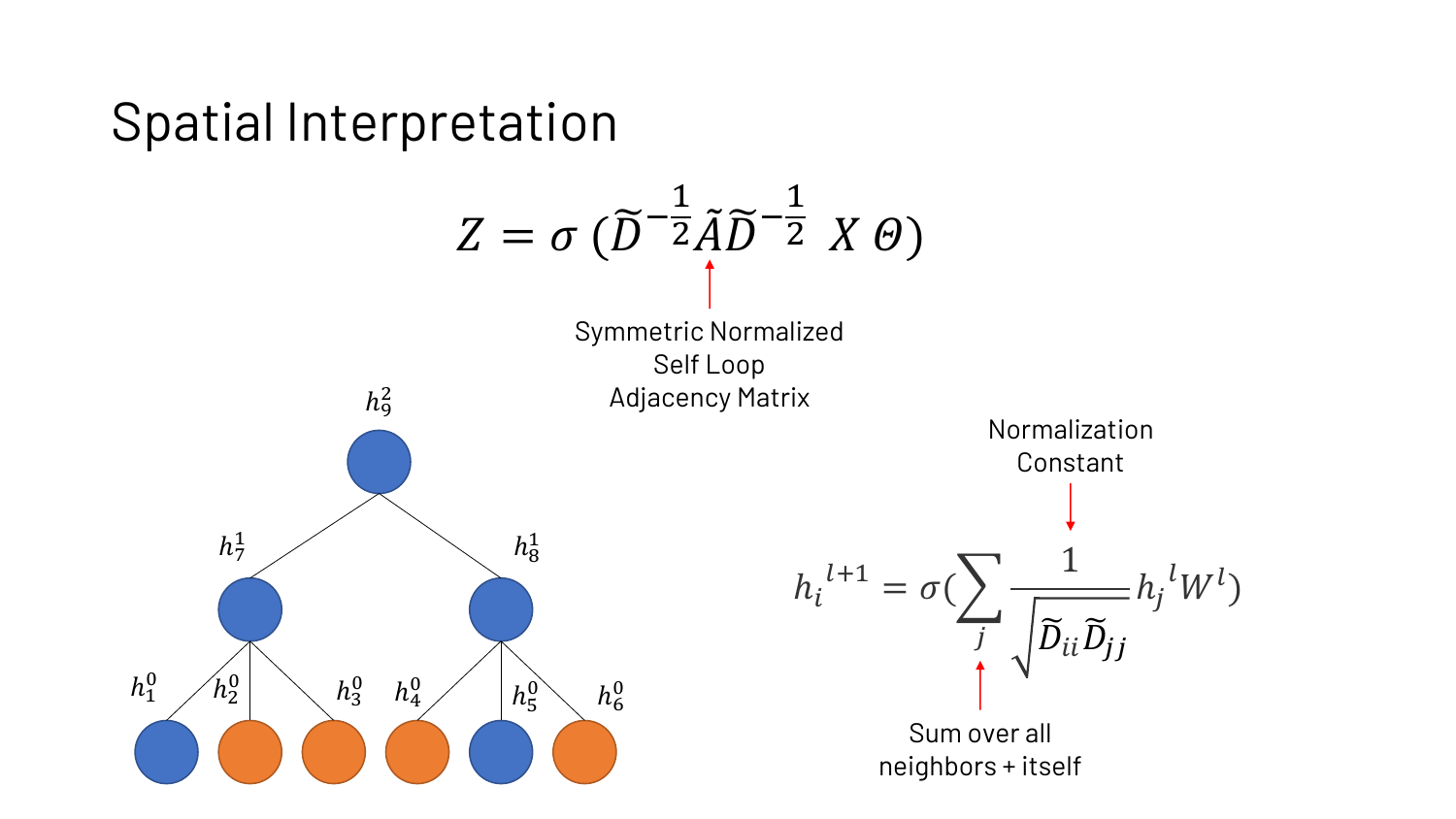### Example: Two Layer GCN Model

• Model

 $\hat{A} = \widetilde{D}^-$ 1  $\frac{1}{2}\tilde{A}\widetilde{D}^-$ 1 2 Precomputed

$$
Z = f(X, A) = softmax(\hat{A} \text{ ReLU}(\hat{A} \text{ X } W^0) W^1)
$$

Sparse Dense Matrix Multiplication: *O(E)*

• Loss Function

$$
loss = -\sum_{l \in y} \sum_{f} Y_{lf} log(Z_{lf})
$$

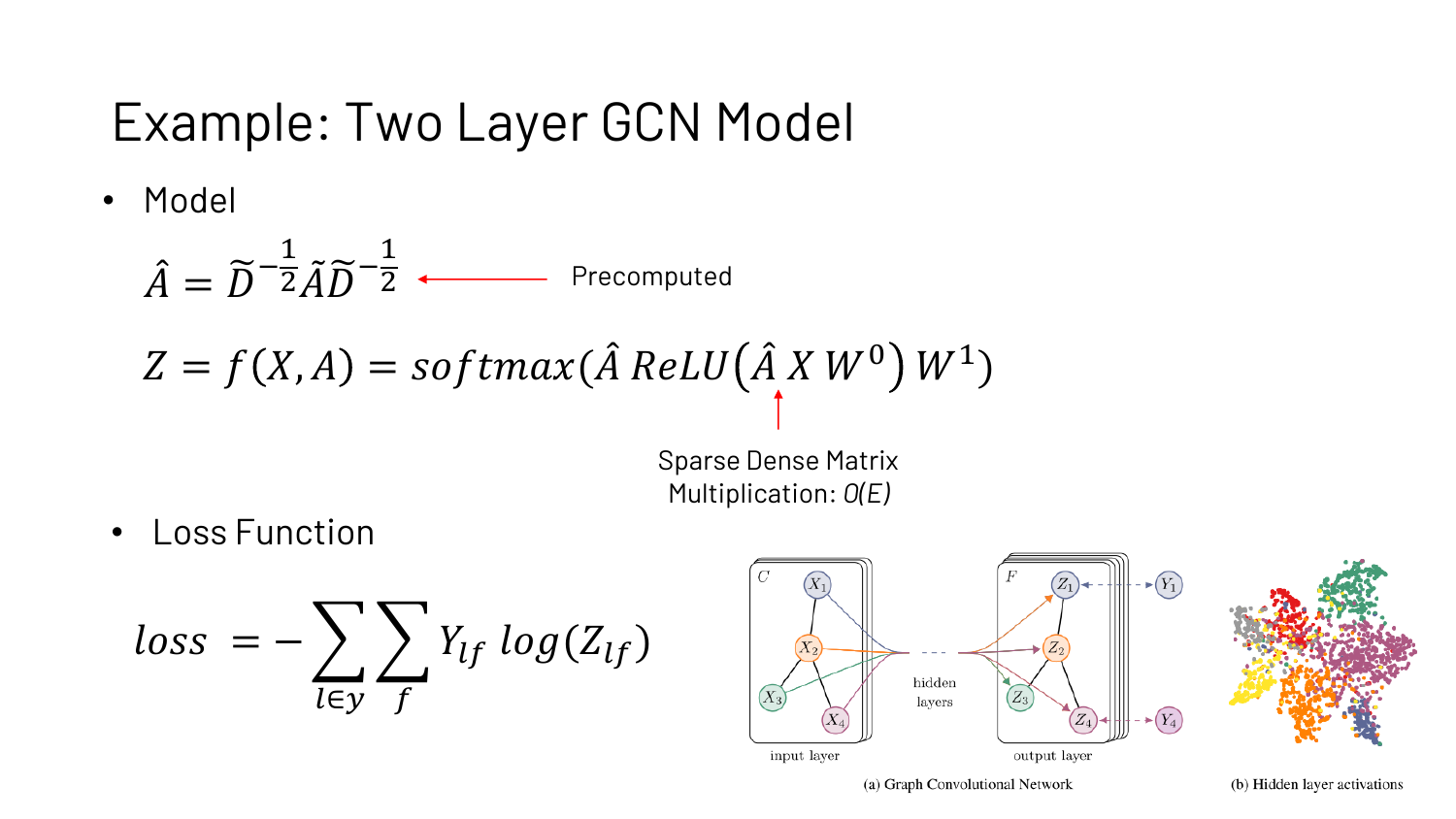# Evaluation

| Method                  | <b>Citeseer</b> | Cora      | Pubmed            | <b>NELL</b> |
|-------------------------|-----------------|-----------|-------------------|-------------|
| ManiReg [3]             | 60.1            | 59.5      | 70.7              | 21.8        |
| SemiEmb [28]            | 59.6            | 59.0      | 71.1              | 26.7        |
| $LP$ [32]               | 45.3            | 68.0      | 63.0              | 26.5        |
| DeepWalk [22]           | 43.2            | 67.2      | 65.3              | 58.1        |
| ICA $[18]$              | 69.1            | 75.1      | 73.9              | 23.1        |
| Planetoid* [29]         | 64.7 (26s)      | 75.7(13s) | 77.2(25s)         | 61.9(185s)  |
| <b>GCN</b> (this paper) | 70.3(7s)        | 81.5(4s)  | <b>79.0 (38s)</b> | 66.0 (48s)  |

|                    | <b>Description</b>                   | <b>Propagation model</b>                                               | <b>Citeseer</b> | Cora | <b>Pubmed</b> |
|--------------------|--------------------------------------|------------------------------------------------------------------------|-----------------|------|---------------|
| K nodes away       | $K=3$<br>Chebyshev filter (Eq. 5)    | $\sum_{k=0}^K T_k(\tilde{L}) X \Theta_k$                               | 69.8            | 79.5 | 74.4          |
|                    |                                      | $K=2$                                                                  | 69.6            | 81.2 | 73.8          |
|                    | $1st$ -order model (Eq. 6)           | $X\Theta_0 + D^{-\frac{1}{2}}AD^{-\frac{1}{2}}X\Theta_1$               | 68.3            | 80.0 | 77.5          |
|                    | Single parameter (Eq. 7)             | $(I_N + D^{-\frac{1}{2}}AD^{-\frac{1}{2}})X\Theta$                     | 69.3            | 79.2 | 77.4          |
| Vanishing Gradient | <b>Renormalization trick (Eq. 8)</b> | $\tilde{D}^{-\frac{1}{2}} \tilde{A} \tilde{D}^{-\frac{1}{2}} X \Theta$ | 70.3            | 81.5 | 79.0          |
| No self loop       | $1st$ -order term only               | $D^{-\frac{1}{2}}AD^{-\frac{1}{2}}X\Theta$                             | 68.7            | 80.5 | 77.8          |
|                    | Multi-layer perceptron               | ΧΘ                                                                     | 46.5            | 55.1 | 71.4          |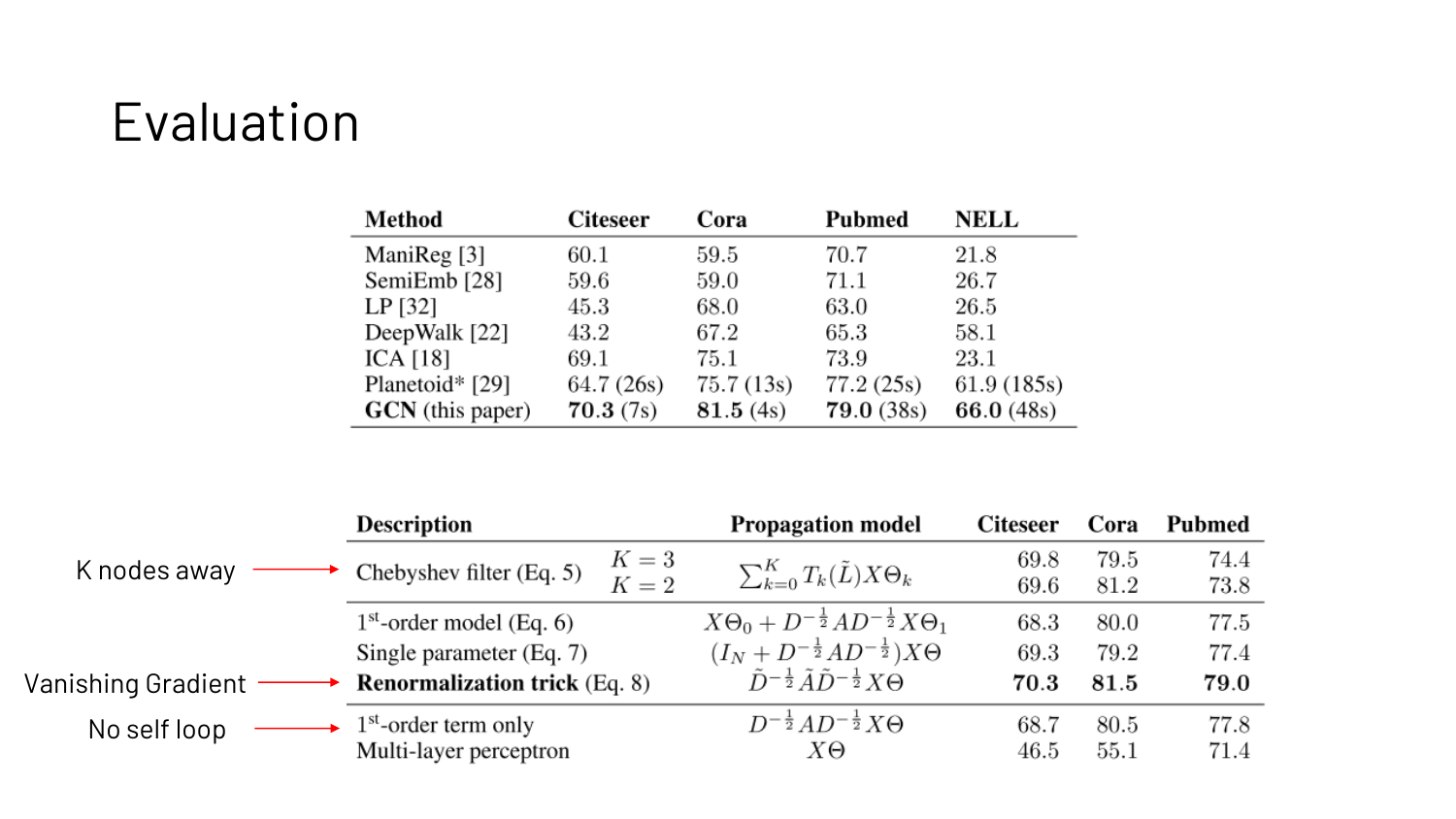# Limitation and Discussion

- Spatial Convolution with 1<sup>st</sup> order approximation in current framework does not support **edge features** and **directed graphs**
- Memory and Computation cost can grow
	- Sparse Dense matrix multiplication relies on sparsely connected graphs
	- Memory grows linearly with size of dataset
- GCN can be viewed as an "average" of neighboring nodes, propagating thru the graph via message passing



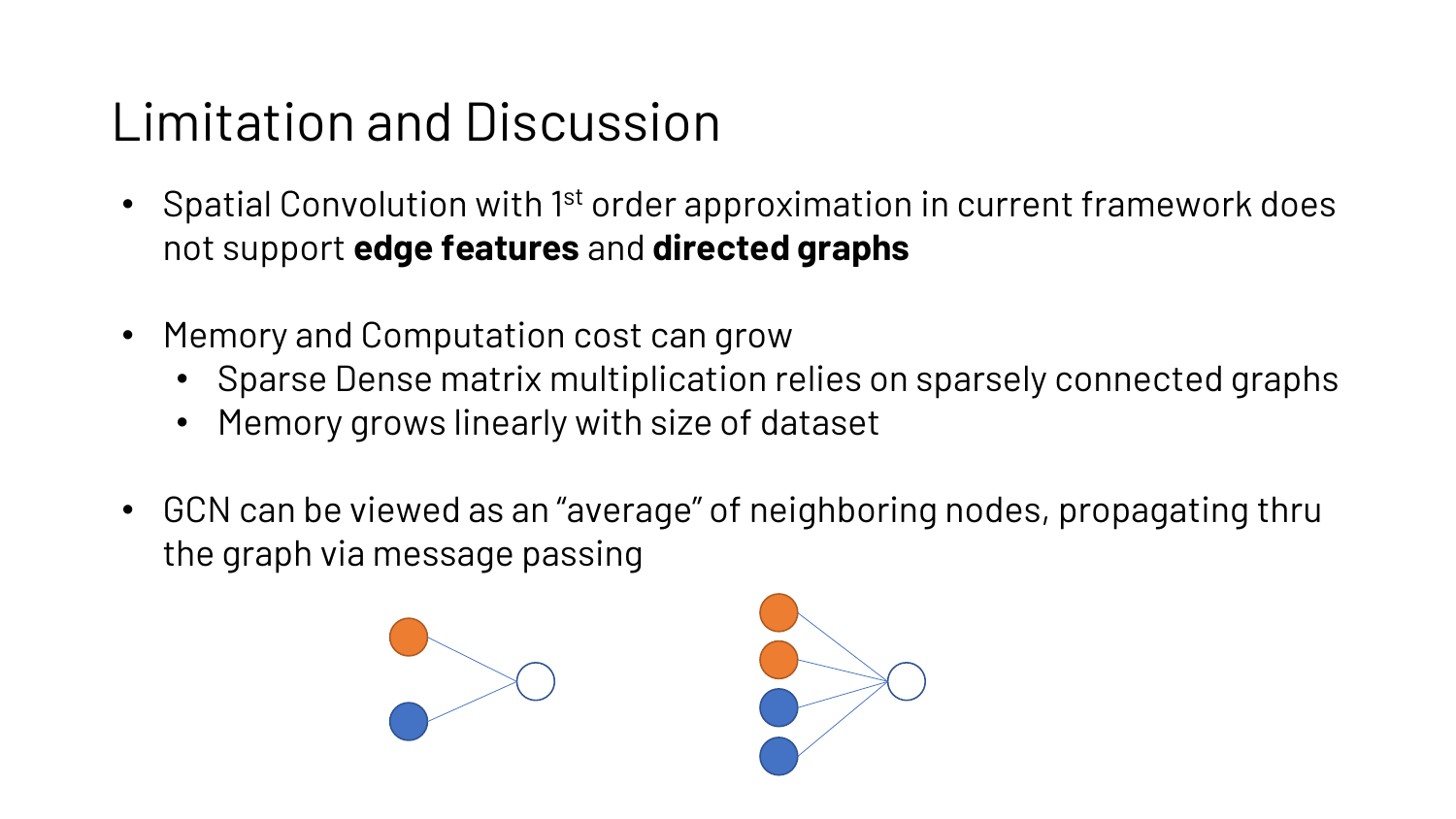# Summary

- Fast Approximation of Spectral Convolutions on Graph to provide local spectral filter that is fast to compute
- Stack multiple layers to build a neural network model
- Allows for Semi-Supervised Node Classification via Loss function and differentiable functions

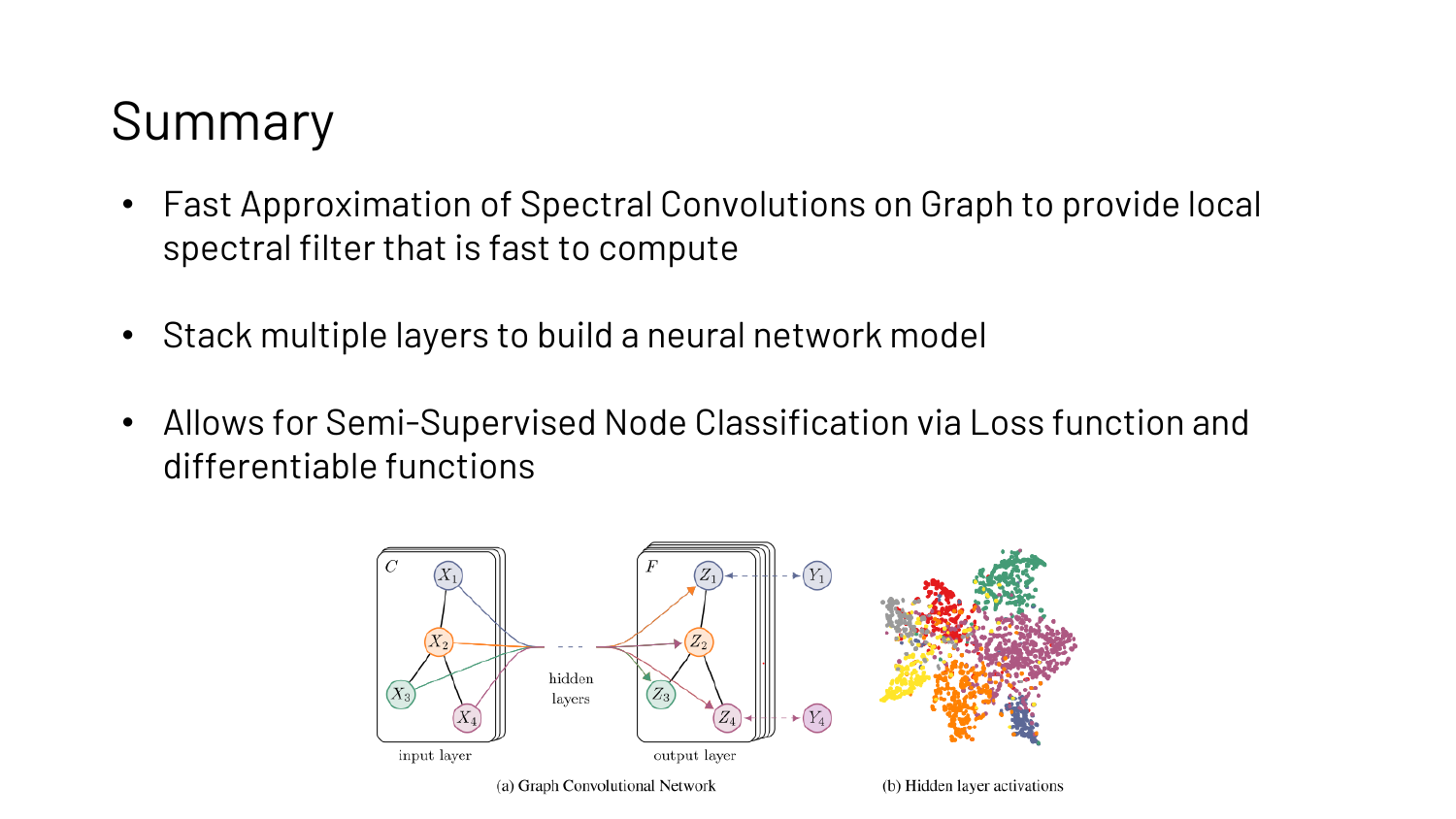#### Robust Graph Convolutional Networks Against Adversarial Attacks

*Dingyuan Zhu, Ziwei Zhang, Peng Cui, Wenwu Zhu KDD 2019*

Steven Xia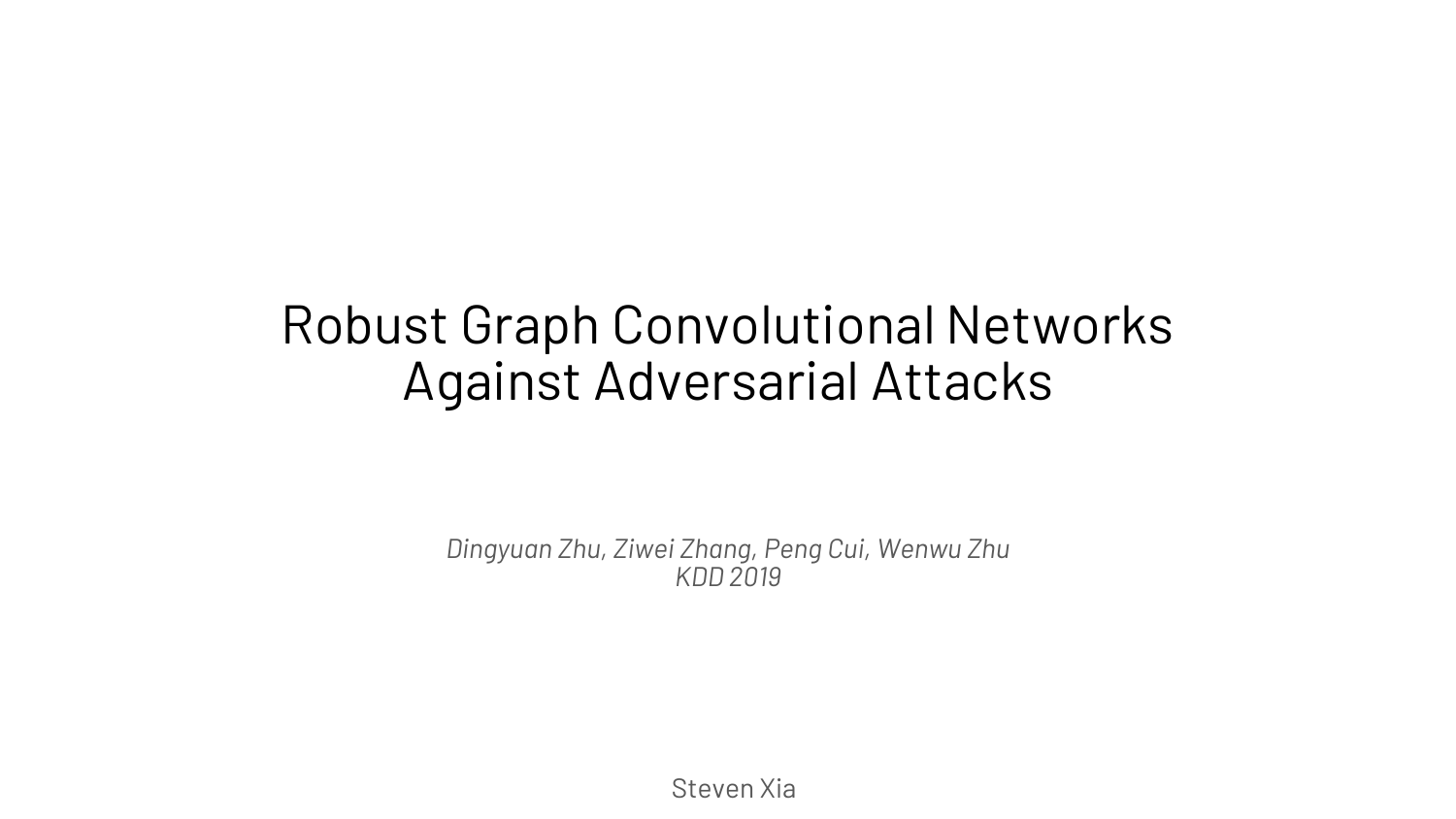### Introduction

- Graphic Convolutional Network (GCN) are vulnerable to adversarial attacks
	- Changing Node Links or Attributes
- How to design a Robust GCN?
	- Limit the effect of adversarial inputs
- Adopt Gaussian Distribution as hidden representation
	- Variance Matrix for attention-mechanism

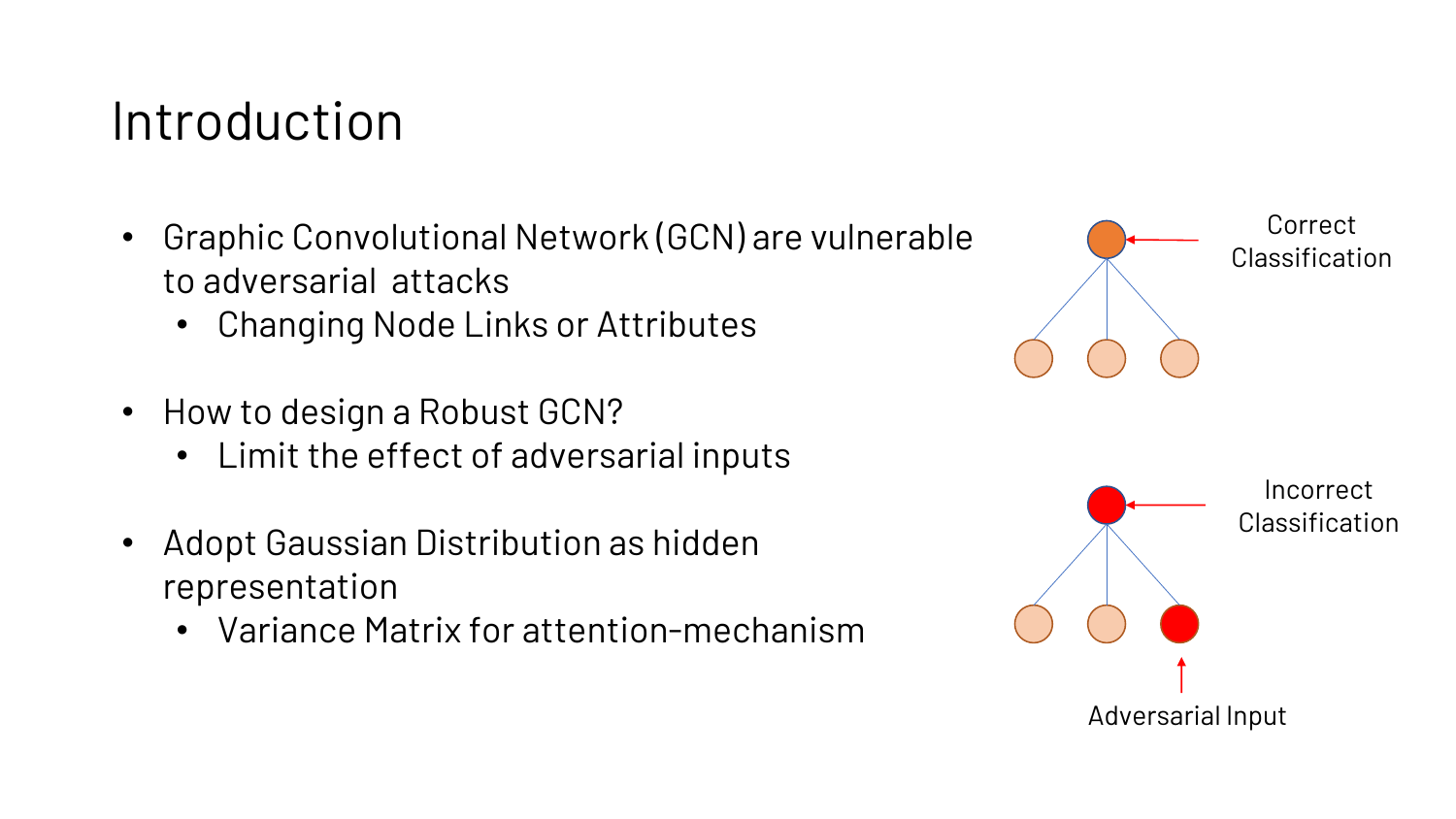# Gaussian-based Graph Convolution Layer

- $h_i^l = N(u_i^l, diag(\sigma_i^l))$ • Latent Representation is a gaussian distribution
- Weighted sum of gaussian vector is also gaussian

$$
h_{ne(i)}^l \sim N(\sum_{j \in ne(i)} \frac{1}{\sqrt{\widetilde{D}_{ii} \widetilde{D}_{jj}}} u_j^l, diag\left(\sum_{j \in ne(i)} \frac{1}{\widetilde{D}_{ii} \widetilde{D}_{jj}} \sigma_j^l\right))
$$

• Apply "Attention" based on variance, larger variance = more uncertainty

$$
\sum_{\alpha_j^l} \text{Attention Weights} \quad \overbrace{\alpha_j^l = \exp(-\gamma \sigma_j^l)} \quad h_{ne(i)}^l \sim N(\sum_{j \in ne(i)} \frac{u_j^l \odot \alpha_j^l}{\sqrt{\widetilde{D}_{ii} \widetilde{D}_{jj}}}, diag\left(\sum_{j \in ne(i)} \frac{\sigma_j^l \odot \alpha_j^l \odot \alpha_j^l}{\widetilde{D}_{ii} \widetilde{D}_{jj}}\right))
$$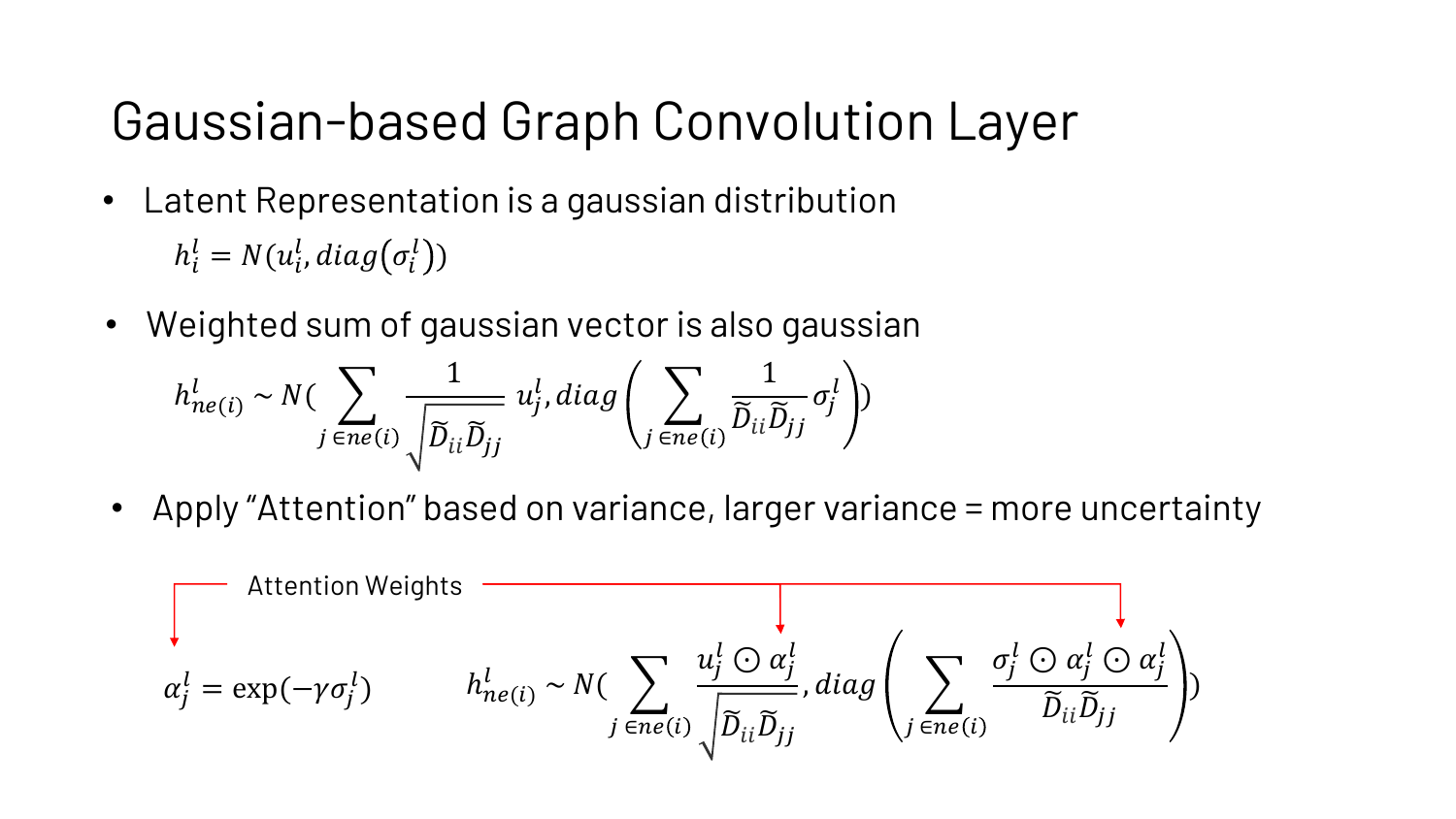## Gaussian-based Graph Convolution Layer

• Propagate Mean and Variance Directly by applying weight and non-linearity

$$
H^{l+1} = \rho \left( \widetilde{D}^{-\frac{1}{2}} \widetilde{A} \widetilde{D}^{-\frac{1}{2}} H^l W^l \right)
$$

$$
M^{l+1} = \rho \left( \widetilde{D}^{-\frac{1}{2}} \widetilde{A} \widetilde{D}^{-\frac{1}{2}} (M^l \odot \mathcal{A}^l) W_\mu^{l} \right)
$$

$$
\Sigma^{l+1} = \rho \left( \widetilde{D}^{-\frac{1}{2}} \widetilde{A} \widetilde{D}^{-\frac{1}{2}} (\Sigma^l \odot \mathcal{A}^l \odot \mathcal{A}^l) W_\sigma^{l} \right)
$$

• Sample From distribution to obtain final layer output with regularize KL divergence for 1<sup>st</sup> hidden layer

$$
\mathcal{L} = \sum_{i=1}^{N} KL\left(N\left(u_i^1, diag(\sigma_i^1)\right) || N(0, I)\right)
$$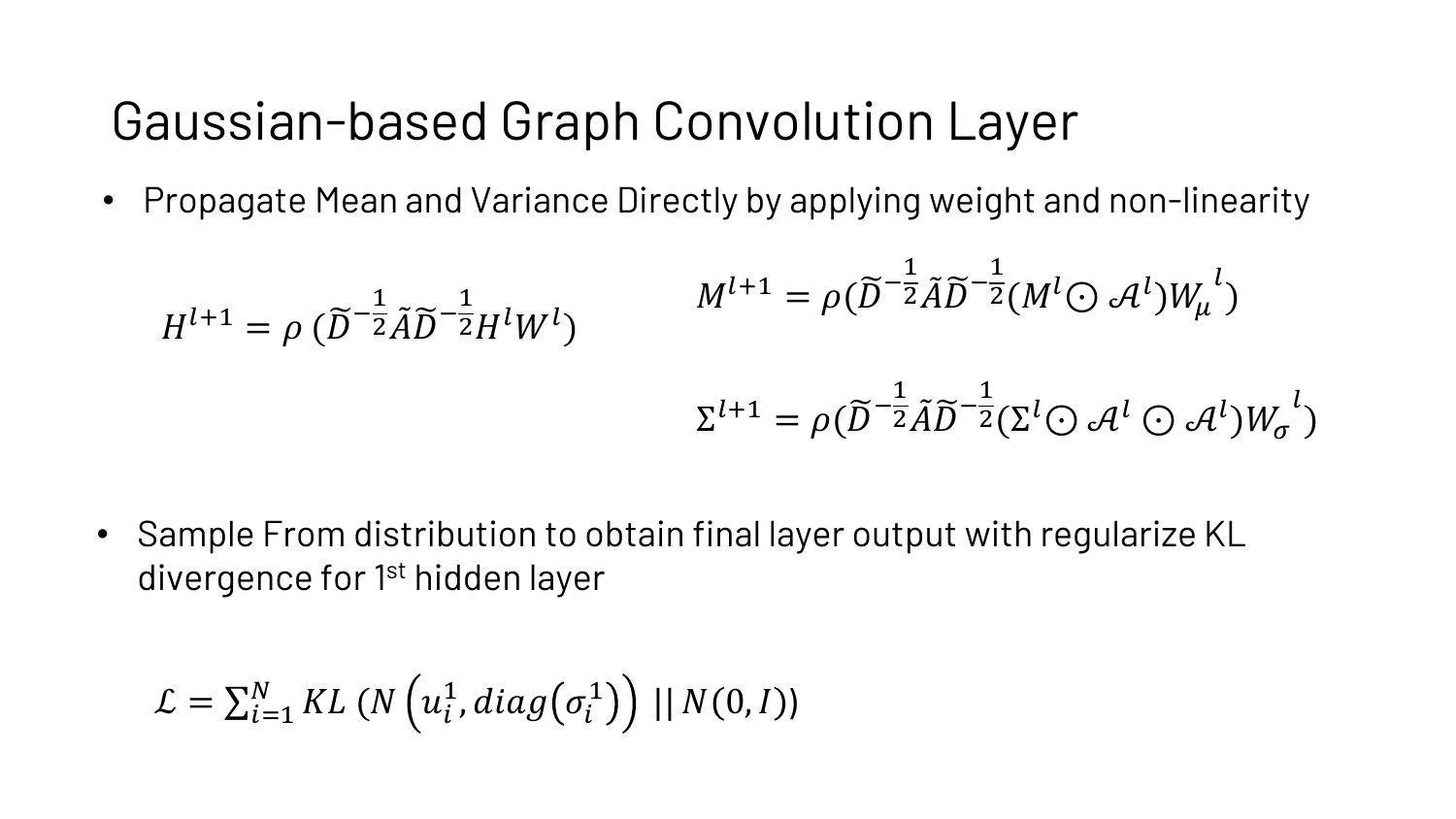### Clean Dataset Results

Graph Convolutional Network

Attention based GCN

This paper

|            | Cora           | Citeseer       | Pubmed         |
|------------|----------------|----------------|----------------|
| <b>GCN</b> | $81.5 \pm 0.5$ | $70.9 \pm 0.5$ | $79.0 \pm 0.3$ |
| GAT        | $83.0 \pm 0.7$ | $72.5 \pm 0.7$ | $79.0 \pm 0.3$ |
| RGCN       | $82.8 \pm 0.6$ | $71.2 \pm 0.5$ | $79.1 \pm 0.3$ |

• Similar Effectiveness compared to other approaches under adversarial-free setting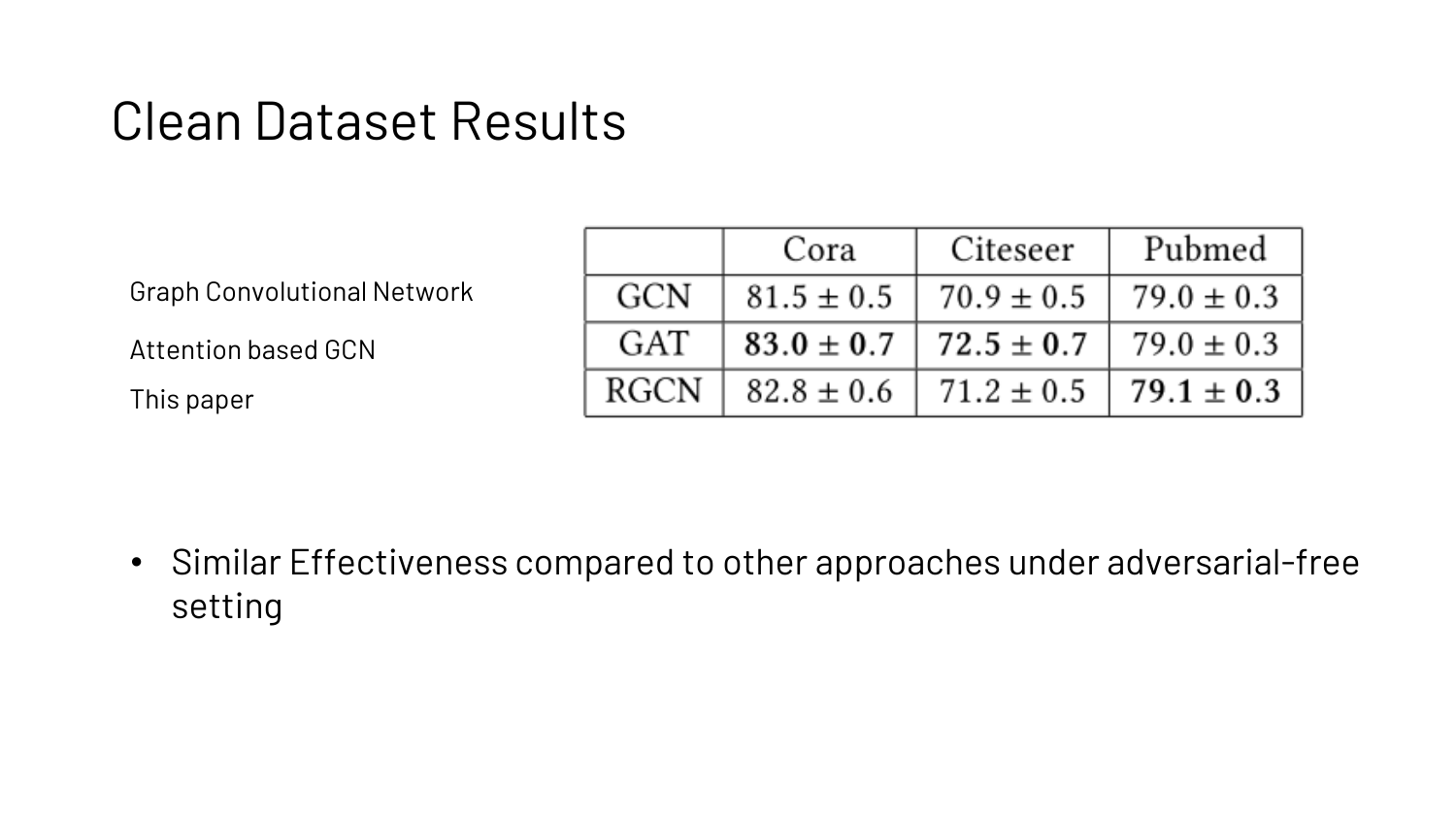#### Against Non-Targeted Attack

• Poisoning attack on model by randomly adding edges to training graph

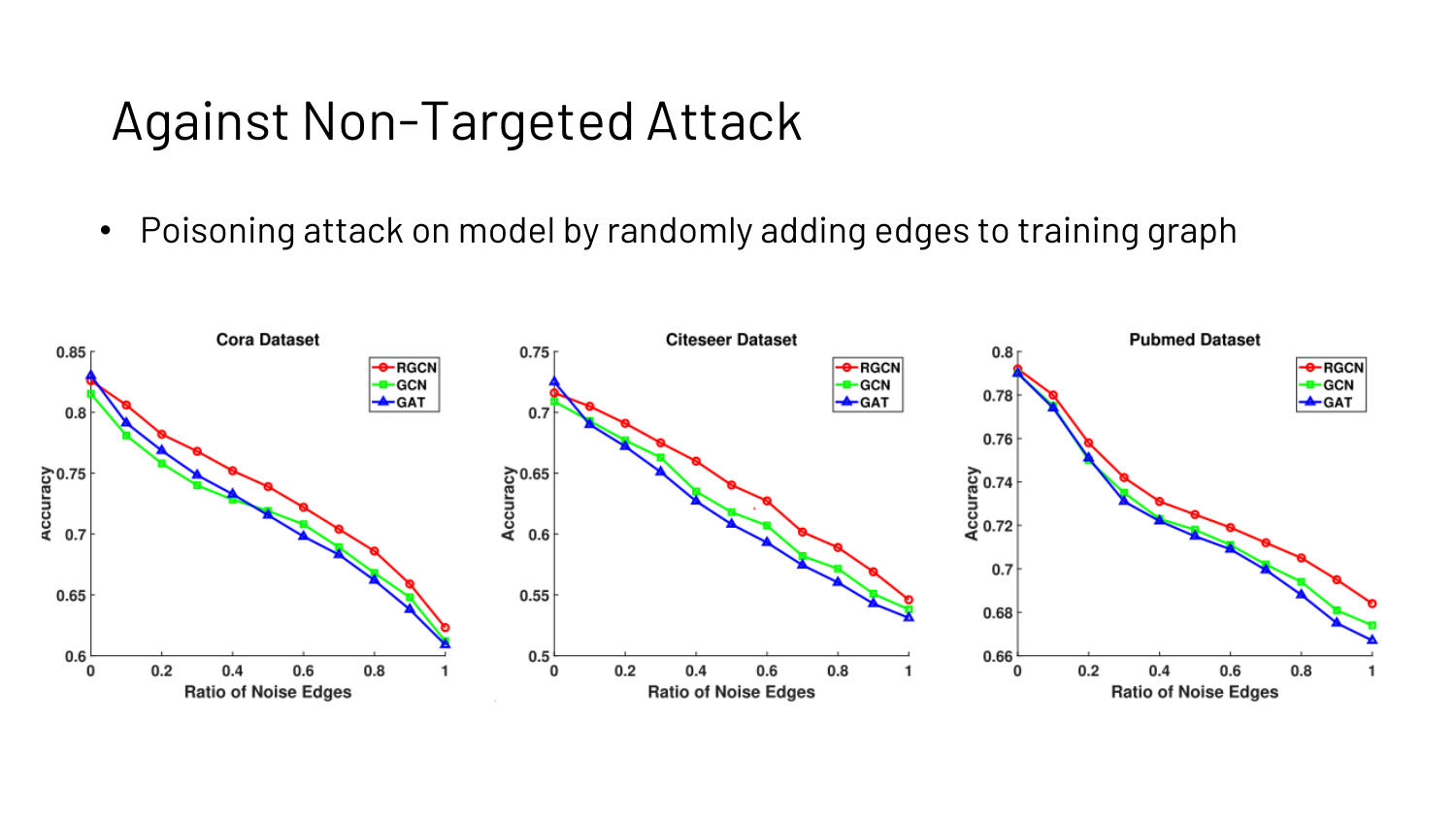# Against Targeted Attacks

- Target **High Value Nodes** (>10 edges)
	- Evasion Attack Poison Attack



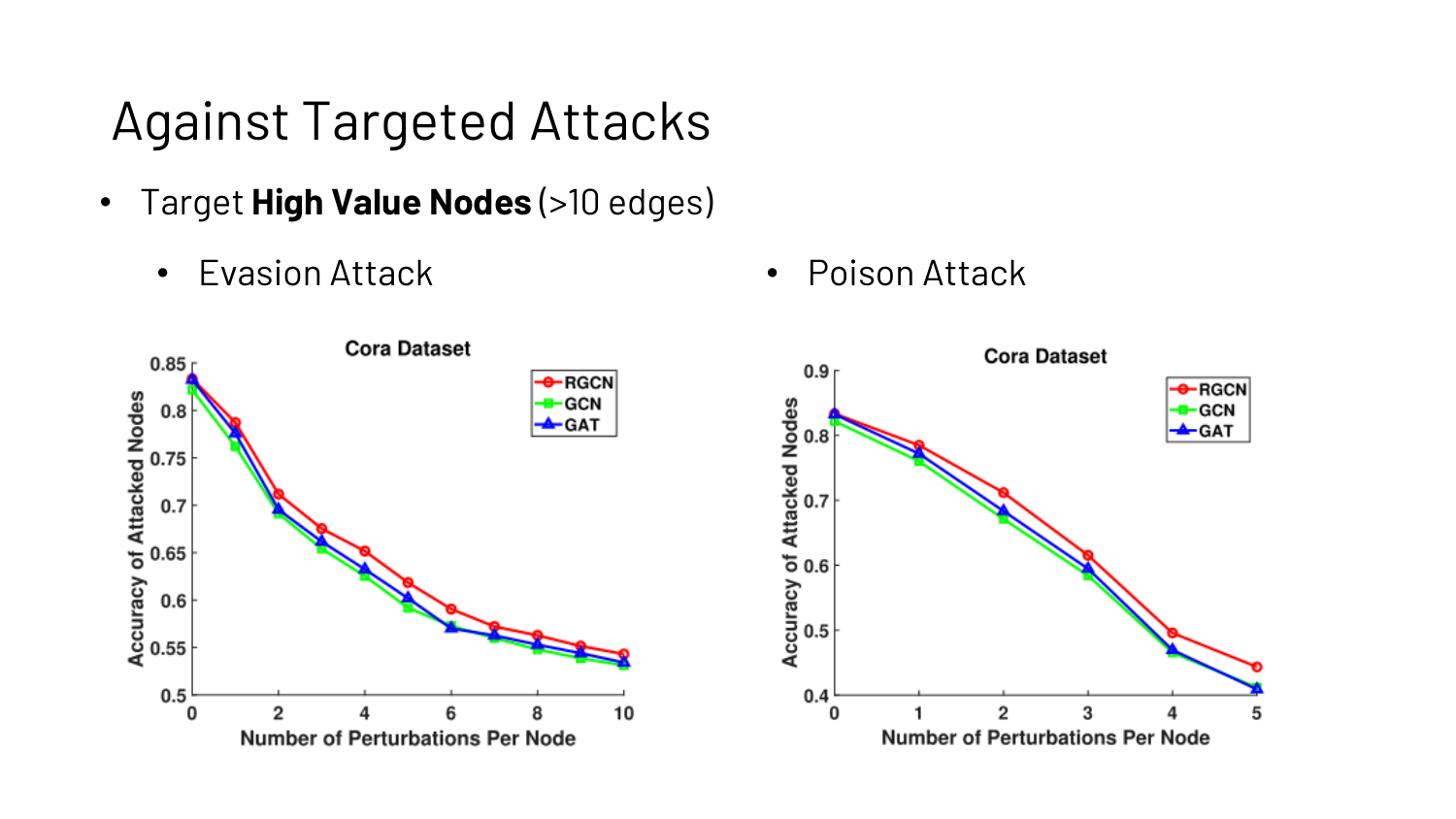# Discussion: Why does Robustness Improve?



- Sampling from Distribution depends on the variance
- "Absorbs" the effect of adversarial input
- High variance stops the propagation of attacked nodes